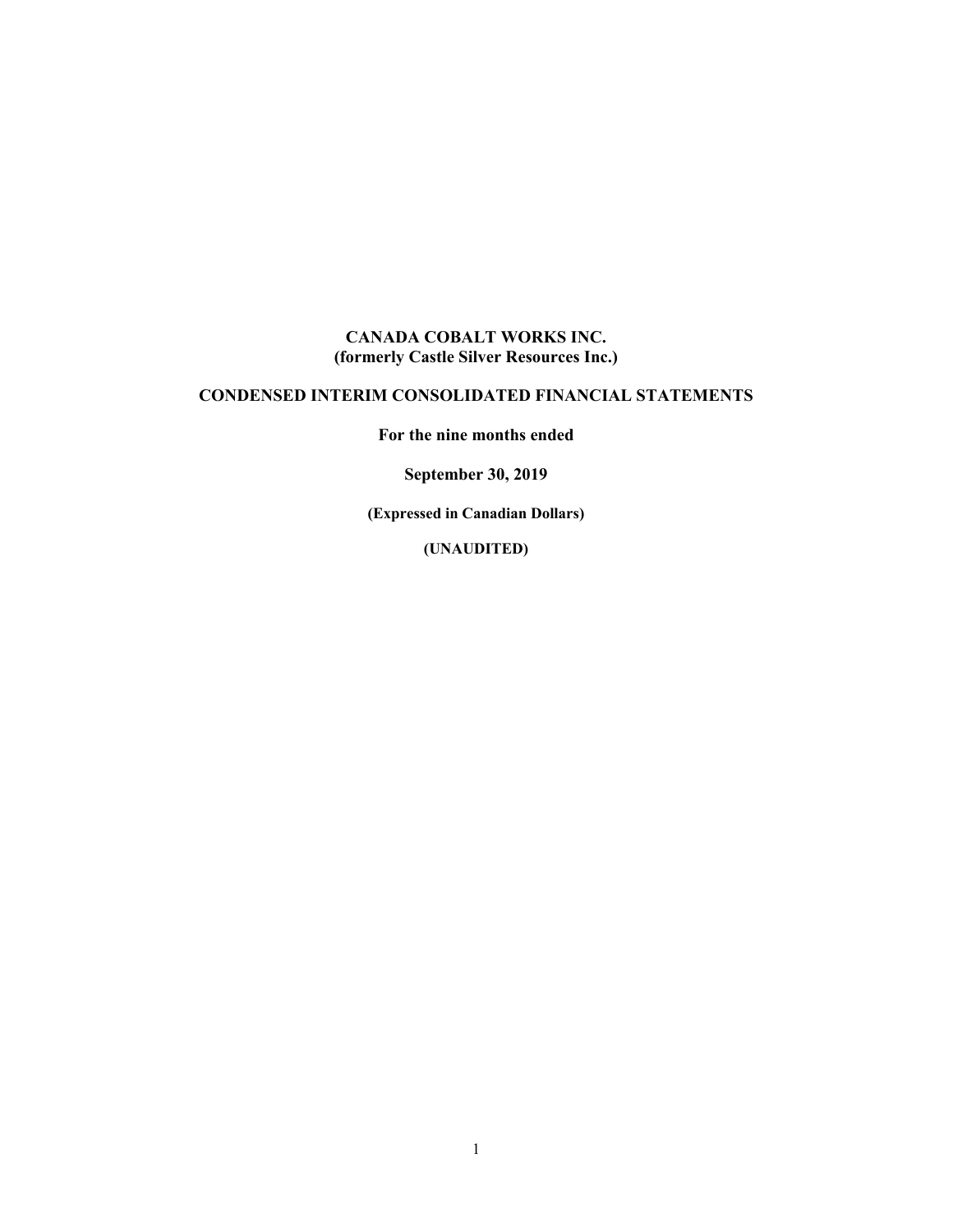#### **CANADA COBALT WORKS INC. CONDENSED INTERIM CONSOLIDATED FINANCIAL STATEMENTS**

#### **NOTICE TO READER**

#### **Responsibility for Financial Statements**

The accompanying unaudited interim condensed consolidated financial statements of Canada Cobalt Works Inc. for the nine months ended September 30, 2019 have been prepared by management in accordance with International Financial Reporting Standards applicable to interim financial statements (see note 2) to the unaudited interim condensed consolidated financial statements). Recognizing that the Company is responsible for both the integrity and objectivity of the unaudited financial statements, management is satisfied that these unaudited interim condensed consolidated financial statements have been fairly presented.

#### **Auditors Involvement**

The external auditors of Canada Cobalt Works Inc. have not audited or performed a review of the unaudited interim condensed consolidated financial statements for the nine months ended September 30, 2019.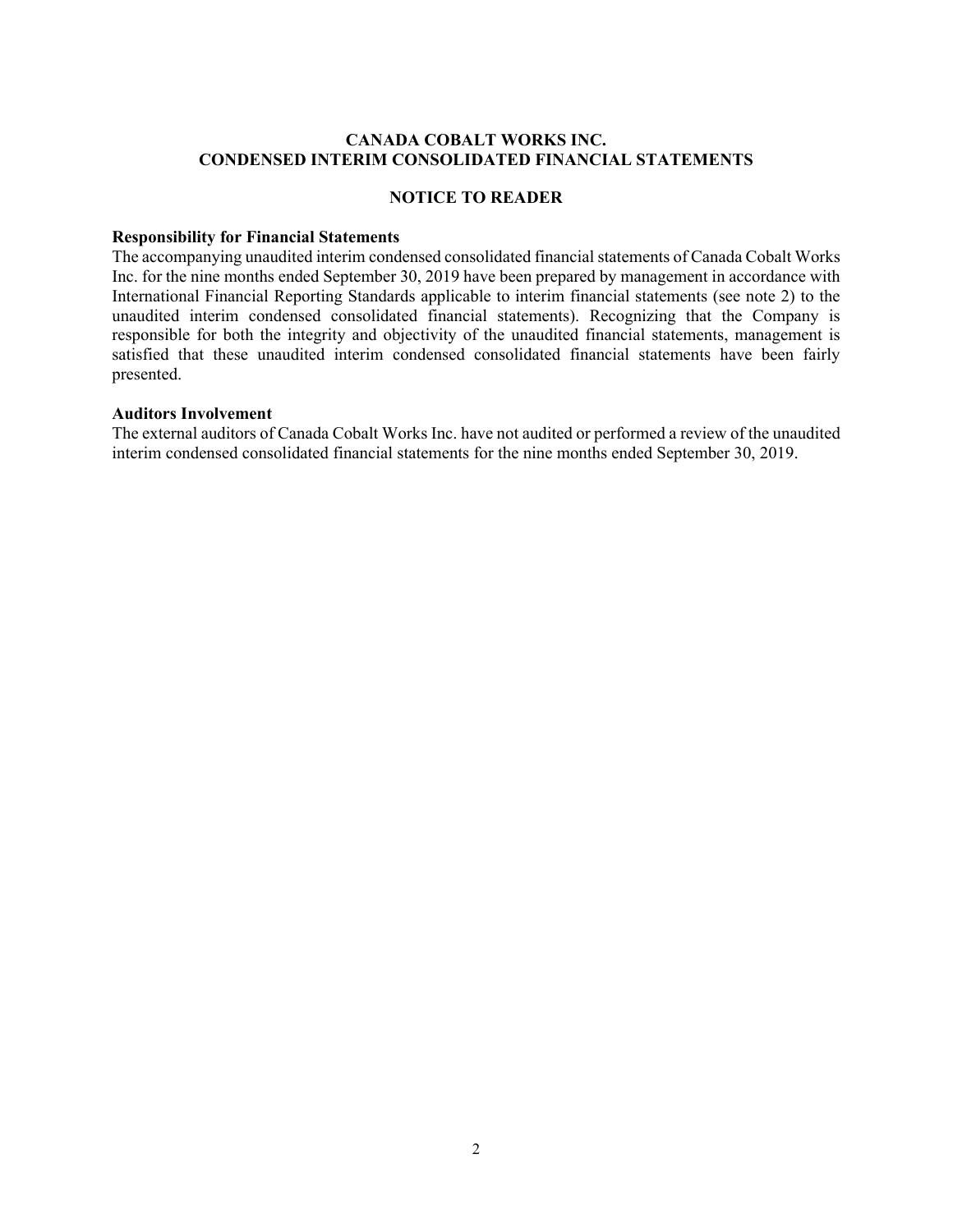#### **CANADA COBALT WORKS INC. (formerly Castle Silver Resourses Inc.) Consolidated Statements of Financial Position (Expressed in Canadian Dollars)**

|                                                                                                                                         | September 30,<br>2019 |                    |    | December 31,<br>2018 |
|-----------------------------------------------------------------------------------------------------------------------------------------|-----------------------|--------------------|----|----------------------|
| <b>Assets</b>                                                                                                                           |                       |                    |    | audited              |
| <b>Current assets</b>                                                                                                                   |                       |                    |    |                      |
| Cash<br>Accounts receivable                                                                                                             | \$                    | 294.653<br>107,679 | \$ | 281,659<br>153,116   |
|                                                                                                                                         |                       |                    |    |                      |
| <b>Total Current Assets</b>                                                                                                             |                       | 402,332            |    | 434,775              |
| <b>Fixes Assets</b>                                                                                                                     |                       |                    |    |                      |
| Equipment (Note 5)                                                                                                                      |                       | 134,020            |    | 157,671              |
| <b>Total Fixed Assets</b>                                                                                                               |                       | 134,020            |    | 157,671              |
| <b>Total Assets</b>                                                                                                                     |                       | 536,352            |    | 592,446              |
| <b>Liabilities</b>                                                                                                                      |                       |                    |    |                      |
| <b>Current liabilities</b><br>Accounts payable and accrued liabilities (Note 9)                                                         |                       | 716,132            |    | 859,455              |
| <b>Total Liabilities</b>                                                                                                                |                       | 716,132            |    | 859,455              |
| <b>Shareholders' Equity (Deficiency)</b>                                                                                                |                       |                    |    |                      |
| Share capital (Note 6)                                                                                                                  |                       | 27,363,490         |    | 24,924,775           |
| Reserves (Notes 7 & 8)                                                                                                                  |                       | 4,456,097          |    | 3,309,944            |
| Contributed surplus                                                                                                                     |                       | 2,630,028          |    | 4,032,972            |
| Deficit                                                                                                                                 |                       | (34, 629, 395)     |    | (32, 534, 700)       |
| <b>Total Shareholders' Equity (Deficiency)</b>                                                                                          |                       | (179, 780)         |    | (267,009)            |
| <b>Total Liabilities and Shareholders' Equity (Deficiency)</b>                                                                          | S                     | 536,352            | \$ | 592,446              |
| Nature of operations and going concern (Note 1)<br><b>Commitments and Contingencies (Note 12)</b><br><b>Subsequent events (Note 13)</b> |                       |                    |    |                      |

APPROVED ON BEHALF OF THE BOARD Signed "Frank Basa" Signed "Jacques Monette"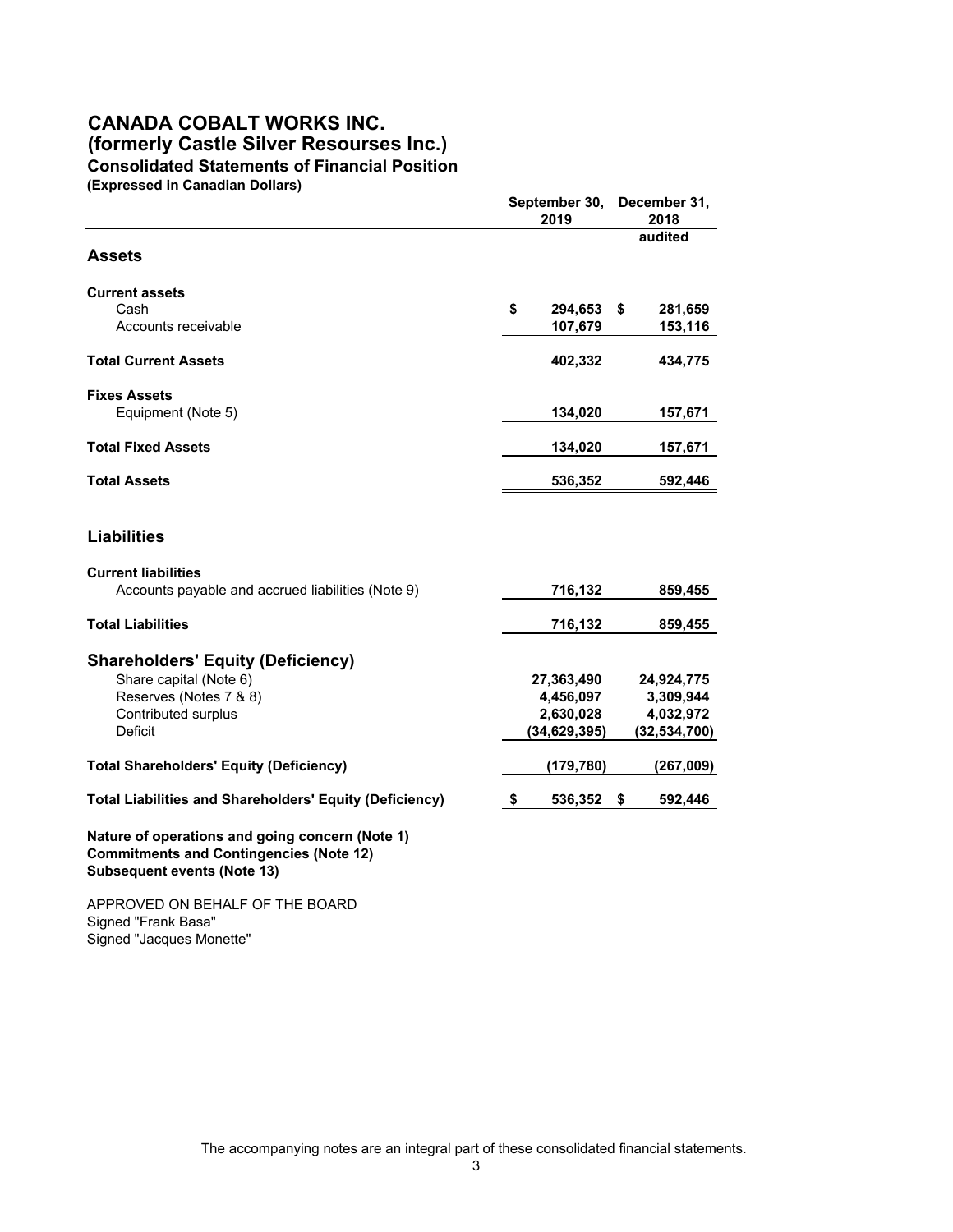#### **CANADA COBALT WORKS INC. (formerly Castle Silver Resourses Inc.) Consolidated Statements of Loss and Comprehensive Loss**

**(Expressed in Canadian Dollars)**

|                                                                          | Three months ended<br>September 30, |             |    | Nine months ended<br>September 30, |                   |    |                     |
|--------------------------------------------------------------------------|-------------------------------------|-------------|----|------------------------------------|-------------------|----|---------------------|
|                                                                          |                                     | 2019        |    | 2018                               | 2019              |    | 2018                |
|                                                                          |                                     |             |    |                                    |                   |    |                     |
| <b>Expenses</b><br>Exploration and evaluation                            |                                     |             |    |                                    |                   |    |                     |
| Acquisition costs                                                        | \$                                  |             | \$ |                                    | \$<br>86,350      | \$ |                     |
| Assays and testing                                                       |                                     | 5,341       |    | 6,721                              | 56,506            |    | 58,159              |
| Depreciation                                                             |                                     | 7,884       |    | $\overline{\phantom{a}}$           | 23,651            |    |                     |
| Drilling                                                                 |                                     | 66,730      |    | 323,576                            | 132,176           |    | 574,727             |
| Equipment                                                                |                                     | 87,116      |    | 215,429                            | 307,246           |    | 421,807             |
| Facility expenses                                                        |                                     |             |    |                                    | 135,740           |    | 142,264             |
|                                                                          |                                     | 24,891      |    | 64,029                             | 124,721           |    |                     |
| Feasibility and scoping studies                                          |                                     | 18,191      |    | 74,095                             |                   |    | 111,832             |
| Geology<br>Labour                                                        |                                     | 15,099      |    | 61,853                             | 191,122           |    | 91,854<br>34,050    |
|                                                                          |                                     | 58,273      |    | 21,079                             | 170,722           |    |                     |
| Project management and engineering<br>Royalties                          |                                     | 47,387      |    | 135,000                            | 151,313<br>15,000 |    | 211,387<br>15,000   |
| Taxes, permits and licensing                                             |                                     | 15,000      |    | 15,000                             |                   |    | 23,398              |
| Travel                                                                   |                                     | 17,252      |    | 20,584                             | 29,493            |    |                     |
|                                                                          |                                     | 363,164     |    | 22,044<br>959,410                  | ٠<br>1,424,040    |    | 31,639<br>1,716,117 |
| Corporate                                                                |                                     |             |    |                                    |                   |    |                     |
| Advertising and promotion                                                |                                     | 12,257      |    | 235,108                            | 74,474            |    | 425,144             |
| Administrative and general expenses                                      |                                     | 19,197      |    | 33,617                             | 59,148            |    | 85,883              |
| Professional fees                                                        |                                     | 270,512     |    | 409,621                            | 510,457           |    | 687,783             |
| Filing costs and shareholders' information                               |                                     | 24,802      |    | 27,797                             | 99,873            |    | 118,886             |
| Travel                                                                   |                                     | 12,420      |    | 90,943                             | 35,441            |    | 171,105             |
|                                                                          |                                     | 339,188     |    | 797,086                            | 779,393           |    | 1,488,801           |
| Other items                                                              |                                     |             |    |                                    |                   |    |                     |
| Interest and other income                                                |                                     |             |    |                                    |                   |    | 1,287               |
| Sales of RE-20X process                                                  |                                     |             |    |                                    | (176, 991)        |    |                     |
| <b>First Nation Costs</b>                                                |                                     |             |    | (11, 179)                          |                   |    |                     |
| <b>Stock Option Compensation</b>                                         |                                     | 58,000      |    | 470,000                            | 58,000            |    | 1,142,000           |
| Tax interest and penalties                                               |                                     |             |    |                                    | 10,253            |    |                     |
|                                                                          |                                     | 58,000      |    | 458,821                            | (108, 738)        |    | 1,143,287           |
|                                                                          |                                     |             |    |                                    |                   |    |                     |
| <b>Total Expenses</b>                                                    |                                     | 760,352     |    | 2,215,317                          | 2,094,695         |    | 4,348,205           |
| Net and comprehensive loss for the periood                               | S                                   | (760,352)   | \$ | (2, 215, 317)                      | \$ (2,094,695)    |    | \$ (4,348,205)      |
|                                                                          |                                     |             |    |                                    |                   |    |                     |
| Net loss per share - basic and fully diluted                             | S                                   | $(0.01)$ \$ |    | $(0.03)$ \$                        | $(0.03)$ \$       |    | (0.07)              |
| Weighted average number of shares outstanding<br>basic and fully diluted |                                     | 80,874,926  |    | 65,119,841                         | 78,735,482        |    | 61,354,267          |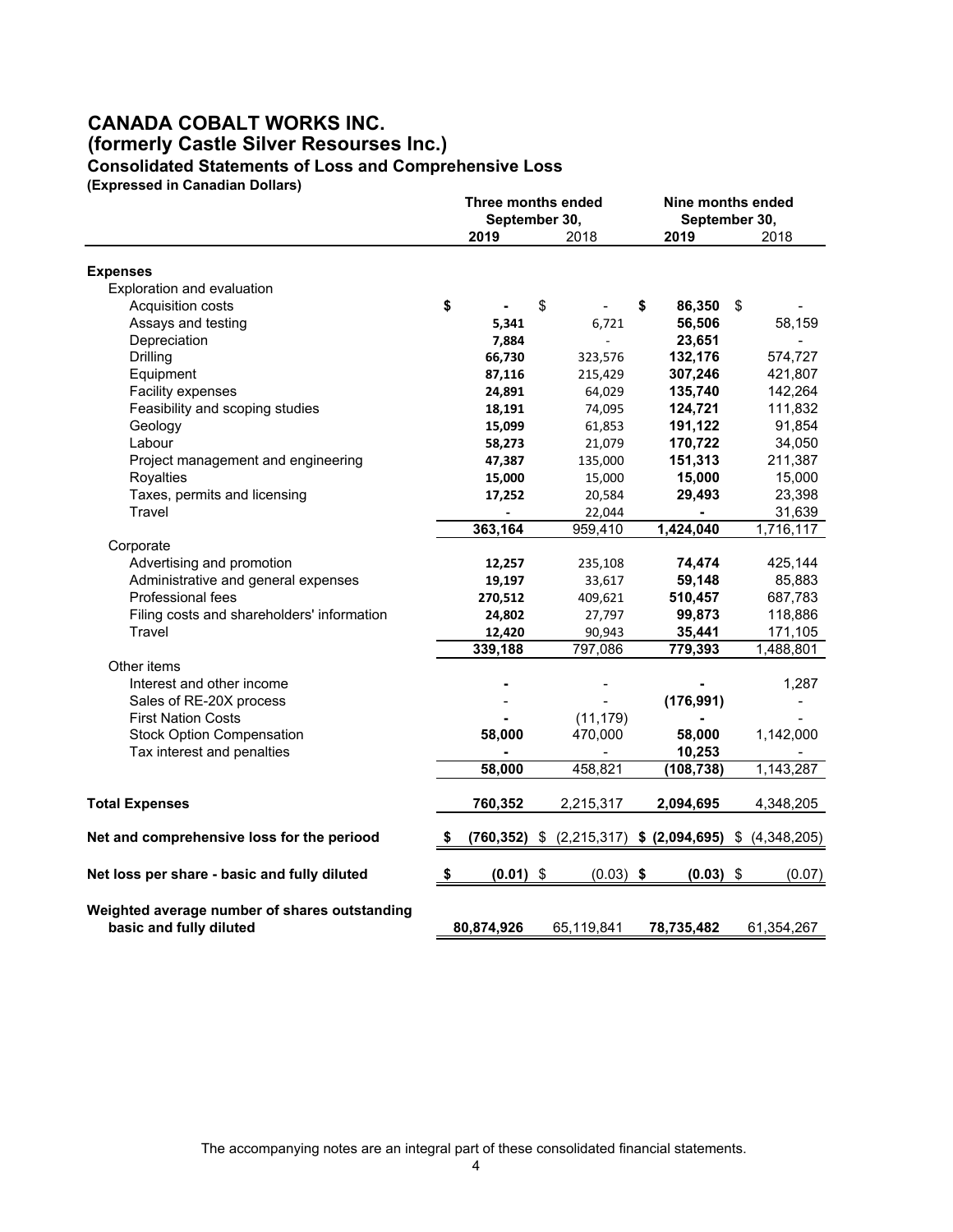## **CANADA COBALT WORKS INC. (formerly Castle Silver Resourses Inc.)**

**Consolidated Statements of Changes in Equity**

**(Expressed in Canadian Dollars)** 

|                               | <b>Share</b>     | <b>Units to</b>          | <b>Warrants</b> | <b>Contributed</b> |                                      |                    |                      | <b>Total Equity</b> |
|-------------------------------|------------------|--------------------------|-----------------|--------------------|--------------------------------------|--------------------|----------------------|---------------------|
|                               | Capital          | be issued                | and Options     | <b>Surplus</b>     |                                      | <b>Deficit</b>     |                      | (Deficiency)        |
| Balance December 31, 2017     | 20,066,637       | \$<br>27,001             | \$2,379,943     | \$3,739,815        |                                      | \$ (25,849,605) \$ |                      | 363,791             |
| Private placements            | 1,413,418        | $\overline{\phantom{0}}$ | 1,065,637       |                    |                                      |                    |                      | 2,479,055           |
| Exercise of warrants - Cash   | 1,831,186        |                          |                 |                    |                                      |                    |                      | 1,831,186           |
| Exercise of warrants - BV     | 481,999          |                          | (481,999)       |                    |                                      |                    |                      |                     |
| Warrants expired              |                  |                          | (4,657)         | 4,657              |                                      |                    |                      |                     |
| Exercise of options - Cash    | 83,900           |                          |                 |                    |                                      |                    |                      | 83,900              |
| Exercise of options - BV      | 63,450           |                          | (63, 450)       |                    |                                      |                    |                      |                     |
| Options granted               |                  |                          | 1,142,000       |                    |                                      |                    |                      | 1,142,000           |
| <b>Options Expired</b>        |                  |                          | (325,000)       | 325,000            |                                      |                    |                      |                     |
| Share Issue costs             | (38, 873)        |                          | (29, 416)       |                    |                                      |                    |                      | (68, 289)           |
| Compensation                  |                  |                          | 31,558          |                    |                                      |                    |                      | 31,558              |
| Issued for property           | 13,000           | (27,001)                 | 14,001          |                    |                                      |                    |                      |                     |
| Net loss for the period       |                  |                          |                 |                    |                                      | (4,348,205)        |                      | (4,348,205)         |
| Balance, September 30, 2018   | 23,914,717       |                          | 3,728,617       | 4,069,472          |                                      | (30, 197, 810)     |                      | 1,514,996           |
| Private placements            | 399,587          |                          | (399, 588)      |                    |                                      |                    |                      | (1)                 |
| Exercise of warrants - Cash   | 282,835          |                          |                 |                    |                                      |                    |                      | 282,835             |
| Exercise of warrants - BV     | 87,984           |                          | (87, 984)       |                    |                                      |                    |                      |                     |
| Exercise of options - Cash    | 121,000          |                          |                 |                    |                                      |                    |                      | 121,000             |
| Exercise of options - BV      | 121,000          |                          | (121,000)       |                    |                                      |                    |                      |                     |
| Options granted               |                  |                          | 151,050         |                    |                                      |                    |                      | 151,050             |
| <b>Options Expired</b>        |                  |                          | 36,500          | (36,500)           |                                      |                    |                      |                     |
| Share Issue costs             | (2,348)          |                          | 17,790          |                    |                                      |                    |                      | 15,442              |
| Compensation                  |                  |                          | (15, 441)       |                    |                                      |                    |                      | (15, 441)           |
| Adjustment for part XII.6 tax |                  |                          |                 |                    |                                      | 857                |                      | 857                 |
| Net loss for the period       |                  |                          |                 |                    |                                      | (2, 337, 747)      |                      | (2, 337, 747)       |
| Balance December 31, 2018     | 24,924,775       | $\frac{1}{2}$            | 3,309,944       | 4,032,972          |                                      | (32, 534, 700)     |                      | (267,009)           |
| Private placements            | 545,000          |                          | 183,000         |                    |                                      |                    |                      | 728,000             |
| Exercise of warrants - Cash   | 1,108,448        |                          |                 |                    |                                      |                    |                      | 1,108,448           |
| Exercise of warrants - BV     | 259,708          |                          | (259, 708)      |                    |                                      |                    |                      |                     |
| Warrants expired              |                  |                          | (423, 124)      | 423,124            |                                      |                    |                      |                     |
| Exercise of options - Cash    | 218,000          |                          |                 |                    |                                      |                    |                      | 218,000             |
| Exercise of options - BV      | 238,050          |                          | (238,050)       |                    |                                      |                    |                      |                     |
| Options granted               |                  |                          | 58,000          |                    |                                      |                    |                      | 58,000              |
| Share Issue costs             | (491)            |                          | (165)           |                    |                                      |                    |                      | (656)               |
| Compensation                  |                  |                          | 131             |                    |                                      |                    |                      | 131                 |
| Issued for property           | 70,000           |                          |                 |                    |                                      |                    |                      | 70,000              |
| Net loss for the period       |                  |                          |                 |                    |                                      | (2,094,695)        |                      | (2,094,695)         |
| Balance, September 30, 2019   | \$<br>27,363,490 | \$<br>$\blacksquare$     | \$2,630,028     | \$4,456,096        | $\overline{\boldsymbol{\mathsf{s}}}$ | (34, 629, 395)     | $\overline{\bullet}$ | (179, 780)          |

The accompanying notes are an integral part of these consolidated financial statements.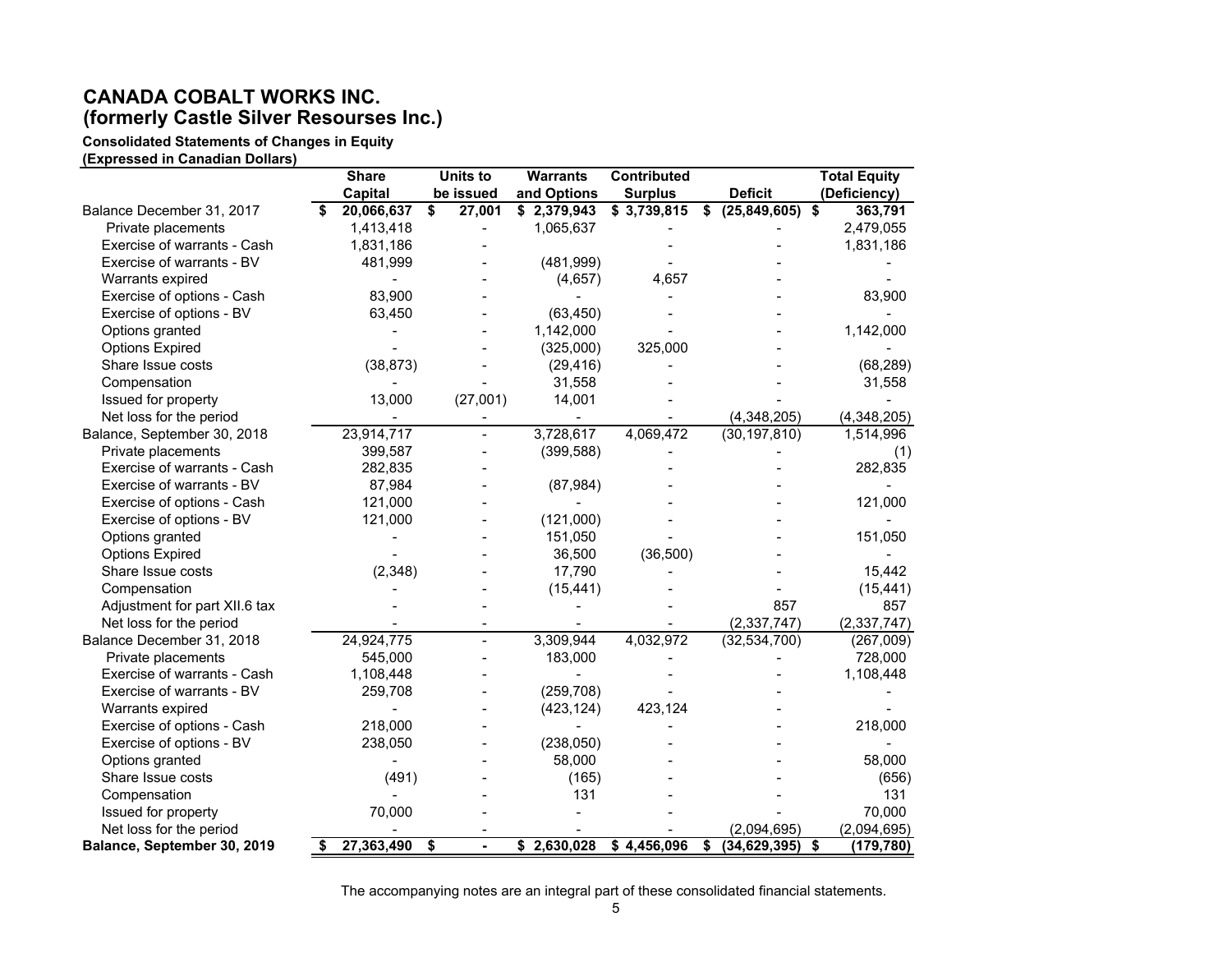## **CANADA COBALT WORKS INC. (formerly Castle Silver Resourses Inc.)**

**Consolidated Statements of Cash Flows**

**(Expressed in Canadian Dollars)** 

| For the nine months ended September 30,               | 2019          | 2018          |
|-------------------------------------------------------|---------------|---------------|
| Cash (used in) provided by:                           |               |               |
| <b>Operating activities</b>                           |               |               |
| Net gain (loss) for the year                          | (2,094,695)   | (4,348,205)   |
| Items not involving cash                              |               |               |
| Acquisition costs                                     | 70,000        |               |
| Depreciation                                          | 23,651        |               |
| Stock option compensation                             | 58,000        | 1,142,000     |
| Changes in non-cash working capital items             |               |               |
| <b>Receivables</b>                                    | 45,437        | (45,980)      |
| Due from related parties                              |               | (567, 416)    |
| Trade and other payables                              | (143,322)     | (23, 928)     |
| Net cash flows used in operating activities           | (2,040,929)   | (3,843,529)   |
| <b>Financing activities</b>                           |               |               |
| Issuance of common shares and warrants - Net of costs | 727,475       | 2,442,325     |
| Issuance of common shares for exercise of warrants    | 1,108,448     | 1,831,186     |
| Issuance of common shares for exercise of options     | 218,000       | 83,900        |
| Net cash flows generated from financing activities    | 2,053,923     | 4,357,411     |
| Increase in cash during the period                    | 12,994        | 513,882       |
| Cash , beginning of year                              | 281,659       | 446,897       |
| Cash, end of period                                   | 294,653<br>\$ | \$<br>960,779 |

The accompanying notes are an integral part of these consolidated financial statements.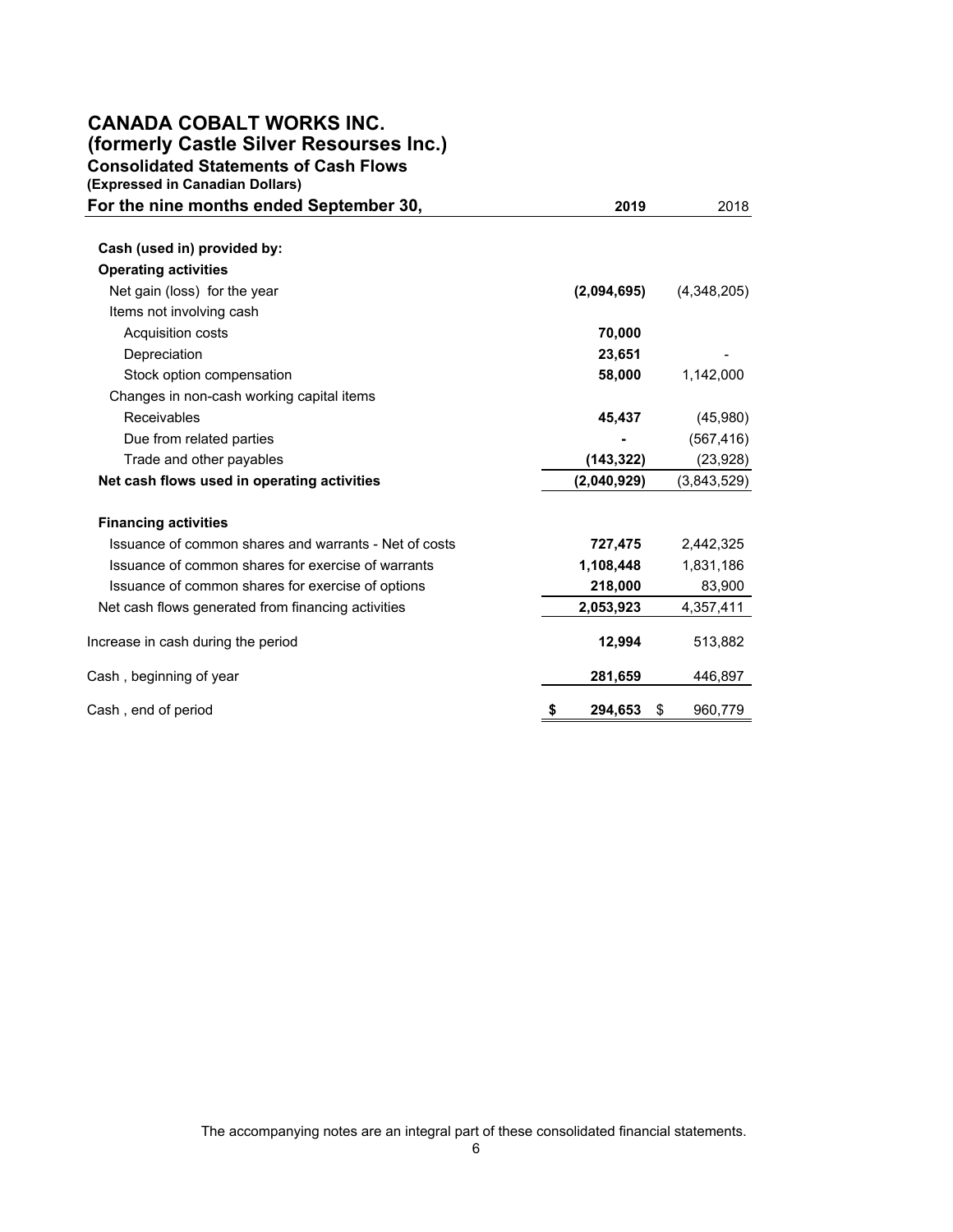## **1. NATURE OF BUSINESS AND GOING CONCERN**

#### **Nature of business**

Canada Cobalt Works Inc. ("Canada Cobalt" or the "Company") was incorporated on April 29, 2005 pursuant to the Canada Business Corporations Act under the name Naples Capital Corp. On November 19, 2007, the Company amended its articles to change its name to Takara Resources Inc. and on November 28, 2018 the Company amended its name to Canada Cobalt Works Inc. The address of the Company's head office is 3028 Quadra Court, Coquitlam, BC V3B 5X6. Canada Cobalt's principal business activities are the acquisition, evaluation, exploration and development of mineral properties. To date, the Company has not realized any revenues from its properties.

These Condensed Interim consolidated financial statements were approved by the Board of Directors on November 27, 2019.

Although the Company has taken steps to verify title to the properties on which it is conducting exploration and evaluation activities, and in which it has an interest, in accordance with industry standards for the current stage of exploration of such properties, these procedures do not guarantee the Company's title. Property title may be subject to unregistered prior agreements, government licensing requirements or regulations, social licensing requirements, non-compliance with regulatory and environmental requirements or aboriginal land claims.

#### **Going concern**

As at September 30, 2019, the Company had not yet achieved profitable operations, has an accumulated deficit, has a working capital deficiency and expects to incur further losses in the development of its business. These items represent material uncertainties which cast significant doubt about the ability of the Company to continue as a going concern. The Company is in the process of exploring its properties and had not yet determined whether these properties contain economically recoverable reserves. The continued operations of the Company are dependent upon the discovery of economically recoverable reserves, the ability of the Company to obtain the financing to complete the necessary exploration and development of such property and upon attaining future profitable production or proceeds from disposition of the properties. Management is actively pursuing additional sources of financing, and while it has been successful in doing so in the past, there can be no assurance it will be able to do so in the future.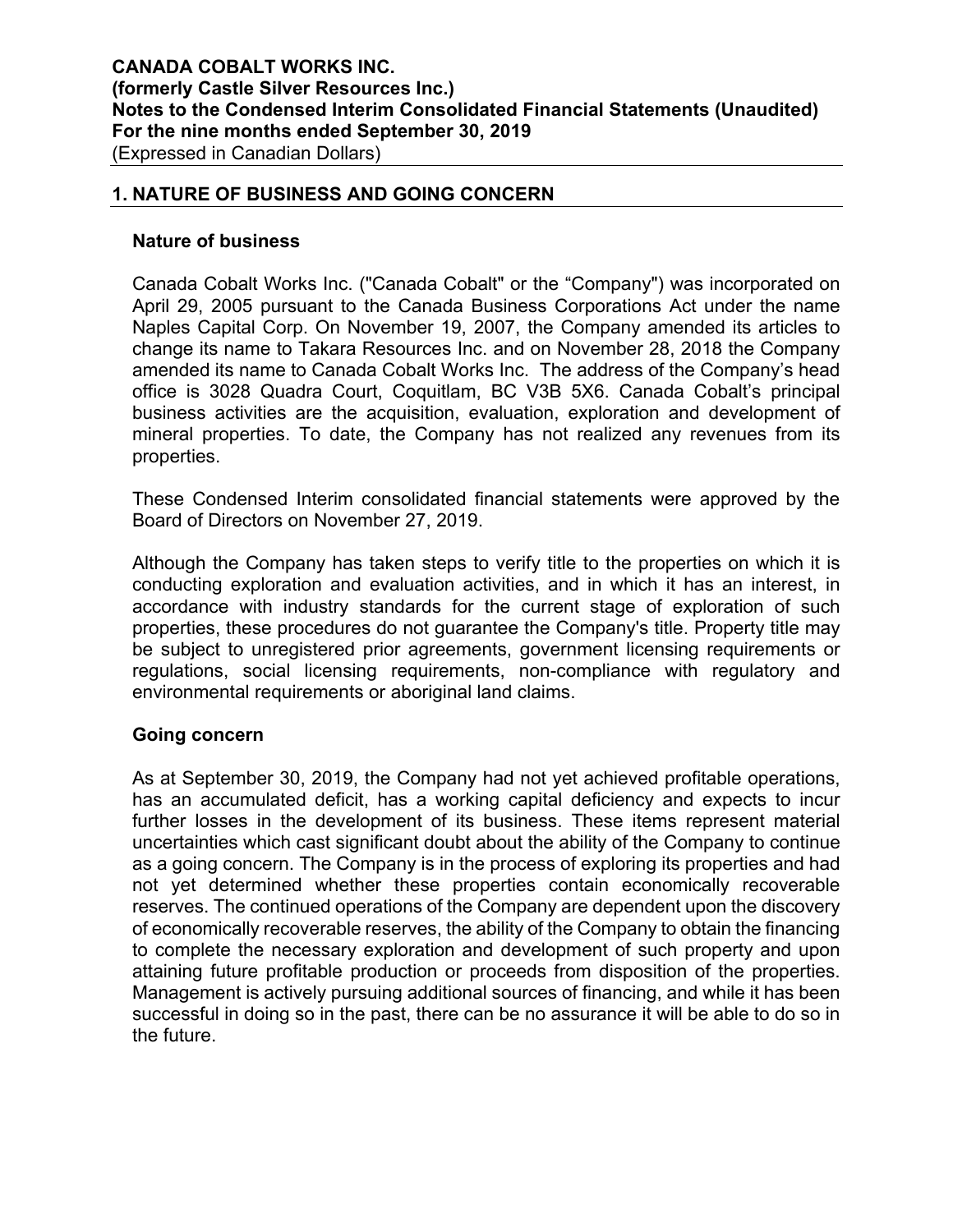## **1. NATURE OF BUSINESS AND GOING CONCERN (continued)**

These interim condensed consolidated financial statements have been prepared on a going concern basis and do not reflect the adjustments to the carrying values of assets and liabilities and the reported expenses and statement of financial position classifications that would be necessary if the Company were unable to realize its assets and settle its liabilities as a going concern in the normal course of operations. Such adjustments could be material.

## **2. BASIS OF PRESENTATION AND STATEMENT OF COMPLIANCE**

## **Statement of Compliance**

The Company prepares its financial statements in accordance with Canadian generally accepted accounting principles as set out in the Handbook of the Canadian Institute of Chartered Accountants ("CICA Handbook"), which incorporates International Financial Reporting Standards ("IFRS"), as issued by the International Accounting Standards Board ("IASB") and interpretations of the International Financial Reporting Interpretations Committee ("IFRIC"). Accordingly, these condensed interim financial statements have been prepared in accordance with IFRS applicable to the preparation of interim financial statements, including IAS 34, as required by National Instrument 52-107 sec. 3.2(1)(b)(ii).

## **Basis of presentation**

These consolidated financial statements have been prepared on the historical cost basis except for certain financial instruments that have been measured at fair value.

## **Functional currency**

The presentation and functional currency of the Company and its subsidiaries is the Canadian dollar.

## **Significant accounting estimates and judgments**

The preparation of these consolidated financial statements requires management to make judgments and estimates that affect the reported amounts of assets and liabilities at the date of the financial statements and reported amounts of expenses during the reporting period. Actual outcomes could differ from these judgments and estimates. The consolidated financial statements include judgments and estimates which, by their nature, are uncertain. The impacts of such judgments and estimates are pervasive throughout the consolidated financial statements, and may require accounting adjustments based on future occurrences. Revisions to accounting estimates are recognized in the period in which the estimate is revised and also in future periods when the revision affects both current and future periods.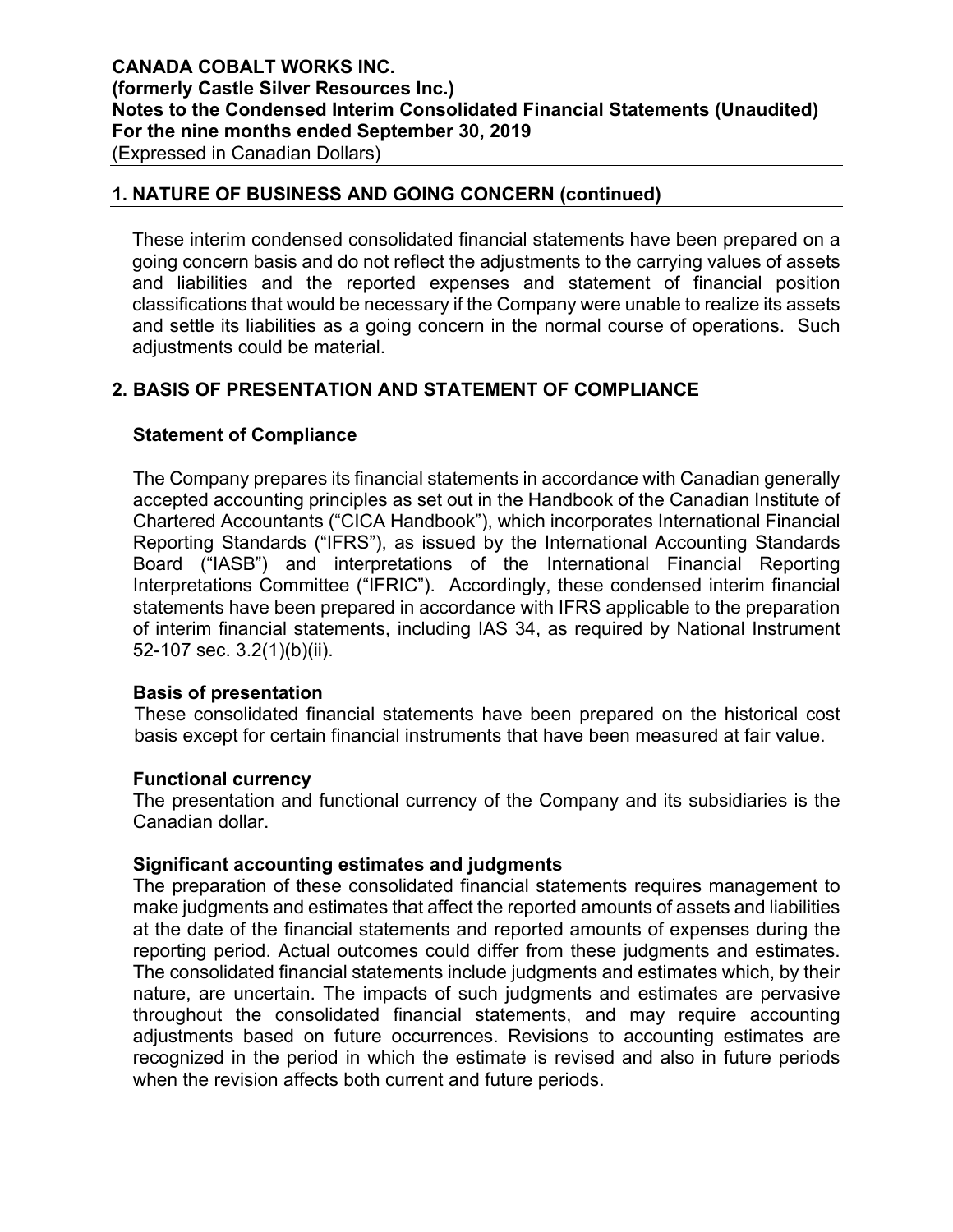#### **2. BASIS OF PRESENTATION AND STATEMENT OF COMPLIANCE (continued)**

*Income, value added, withholding and other taxes* 

The Company is subject to income, value added, withholding and other taxes. Significant judgment is required in determining the Company's provisions for taxes. There are many transactions and calculations for which the ultimate tax determination is uncertain during the ordinary course of business. The Company recognizes liabilities for anticipated tax audit issues based on estimates of whether additional taxes will be due. The determination of the Company's income, value added, withholding and other tax liabilities requires interpretation of complex laws and regulations. The Company's interpretation of taxation law as applied to transactions and activities may not coincide with the interpretation of the tax authorities. All tax related filings are subject to government audit and potential reassessment subsequent to the financial statement reporting period. Where the final tax outcome of these matters is different from the amounts that were initially recorded, such differences will impact the tax related accruals and deferred income tax provisions in the period in which such determination is made.

## **3. SIGNIFICANT ACCOUNTING POLICIES**

The accounting policies set out in the Company's audited financial statements for the year ended December 31, 2018 have been applied consistently to these interim condensed consolidated financial statements.

## **4**. **EXPLORATION AND EVALUATION PROJECTS**

#### **Castle Silver Mine Project, Ontario**

The Company holds a 100% interest in certain claims and parcels located in the Haultain and Nicol townships of Ontario. The property is subject to a sliding scale royalty on silver production which will start from 3% when the price of silver is US\$15 or lower per troy ounce and up to 5% when the price of silver is greater than US\$30 per troy ounce and a 5% gross overriding royalty on the sale of products derived from the property with a minimum annual payment of \$15,000 in the form of royalties on all future production from the property and a 1% NSR.

#### **Beaver and Violet Properties, Ontario**

The Company holds a 100% interest in the Beaver and Violet cobalt and silver properties located in the township of Coleman, in northern Ontario. The properties are subject to a 3% NSR royalty of which each 1% can be purchased for \$1.5M.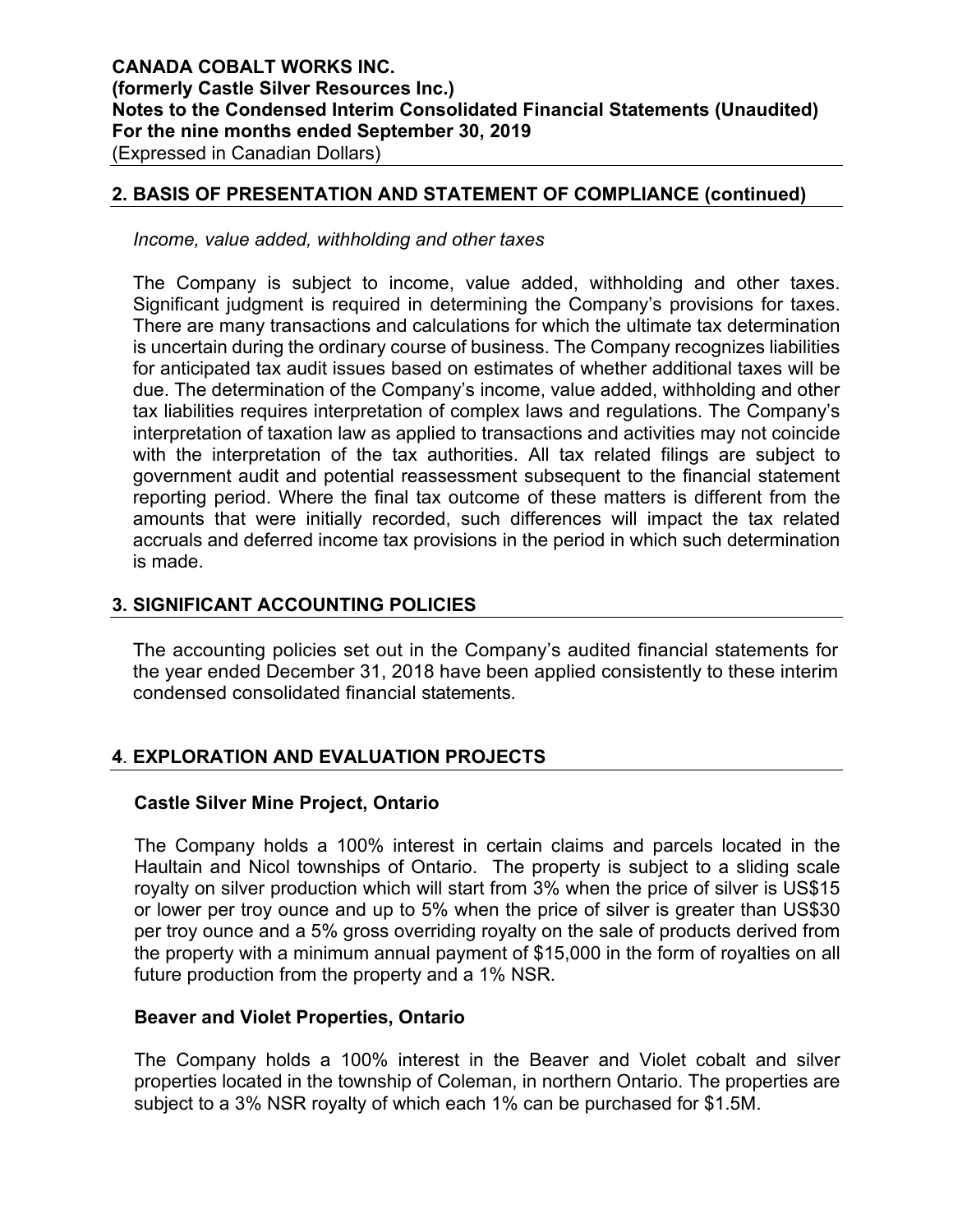## **5. EQUIPMENT**

The Company did not have any equipment during the 2017 year. Equipment with a total cost of \$197,089 was acquired in 2018. \$132,974 worth of this Equipment was purchased from companies controlled by the CEO who is also a director of the Company.

|           |                |              | September 30, 2019 |              |            |
|-----------|----------------|--------------|--------------------|--------------|------------|
|           | <b>Balance</b> | Additions    | <b>Balance</b>     |              |            |
|           | December 31,   | (Disposals)  | September 30,      | Accumulated  |            |
|           | 2018           | (Write-down) | 2019               | Amortization | <b>Net</b> |
|           |                |              |                    |              |            |
| Equipment | 157,671        |              | 157,671            | 23,651       | 134,020    |
|           |                |              |                    |              |            |
|           |                |              | December 31, 2018  |              |            |
|           | <b>Balance</b> | Additions    | <b>Balance</b>     |              |            |
|           | December 31,   | (Disposals)  | December 31,       | Accumulated  |            |
|           | 2017           | (Write-down) | 2018               | Amortization | <b>Net</b> |
|           |                |              |                    |              |            |
| Equipment |                | 197,089      | 197,089            | 39,418       | 157,671    |
|           |                |              |                    |              |            |

# **6**. **SHARE CAPITAL**

#### **Authorized**

Unlimited number of common shares without par value<br>Unlimited number of preferred shares issuable in

series

#### **Issued**

Common

|                                       | 2019          |               | 2018       |              |  |  |
|---------------------------------------|---------------|---------------|------------|--------------|--|--|
|                                       | <b>Number</b> |               | Number     |              |  |  |
|                                       | of Shares     | <b>Amount</b> | of Shares  | Amount       |  |  |
|                                       |               |               |            |              |  |  |
| Balance, beginning of year            | 74,950,377    | \$24,924,775  | 56,501,218 | \$20,066,637 |  |  |
| Private placements                    | 2,426,667     | 545,000       | 5,172,170  | 1,813,005    |  |  |
| Issued on exercise of warrants - Cash | 5,272,913     | 1,108,448     | 9,406,989  | 2,114,021    |  |  |
| Issued on exercise of warrants - BV   |               | 259,708       |            | 569,983      |  |  |
| Issued on exercise of options - Cash  | 750,000       | 218,000       | 1,370,000  | 204,900      |  |  |
| Issued on exercise of options - BV    |               | 238,050       |            | 184,450      |  |  |
| Share issue costs                     |               | (491)         |            | (41, 221)    |  |  |
| Issued for property                   | 200,000       | 70,000        | 2,500,000  | 13,000       |  |  |
| Balance, end of period                | 83,599,957    | \$27,363,490  | 74,950,377 | \$24,924,775 |  |  |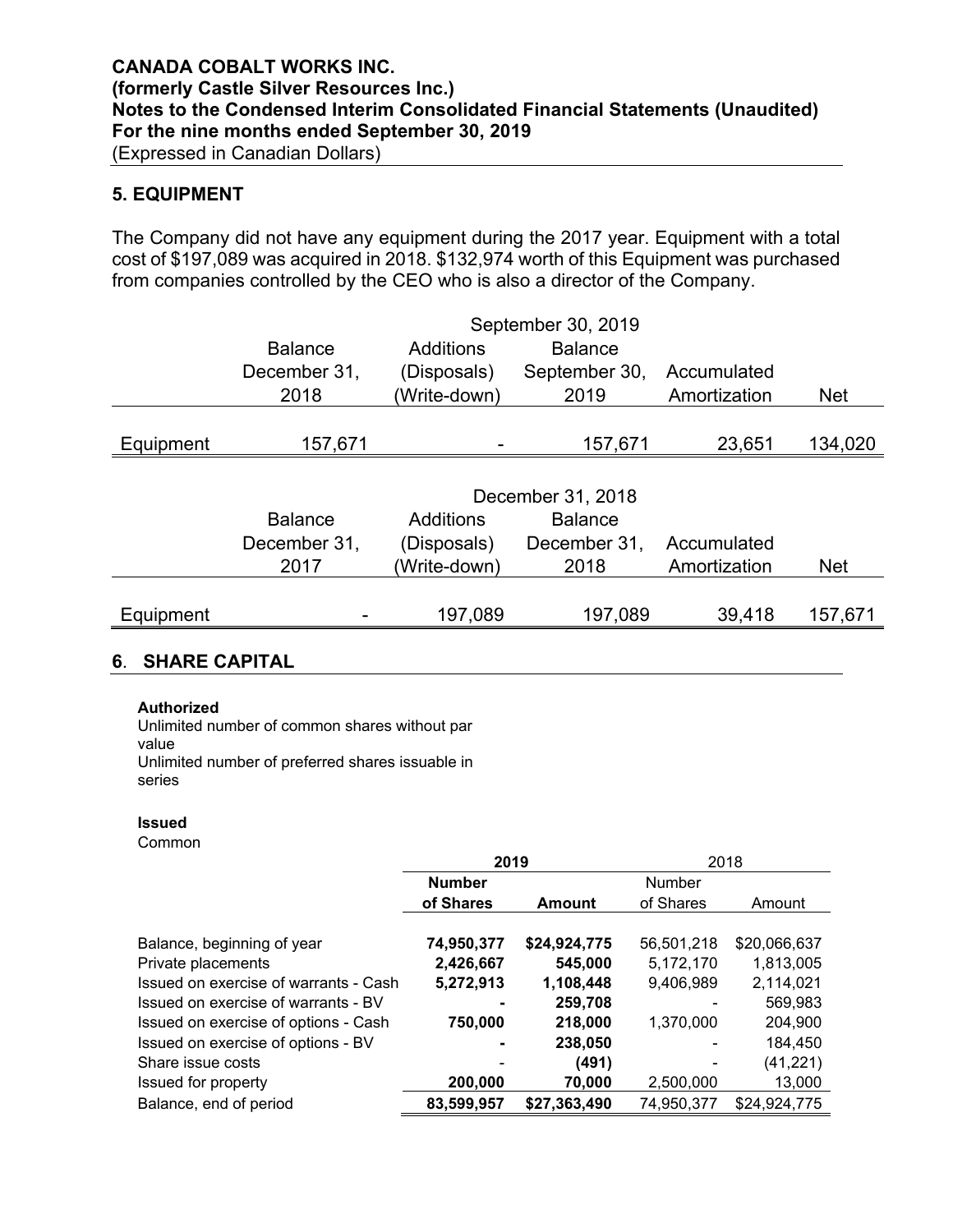## **6**. **SHARE CAPITAL (cont'd)**

- **(i)** On January 15, 2018 the Company closed a private placement offering, raising gross proceeds of \$1,030,000. The Company issued 2,942,857 units at a price of \$0.35 per unit. Each unit comprises one common share and one share purchase warrant. Each warrant will entitle the holder thereof to purchase one additional common share of the Company at an exercise price of \$0.50 per share for a period of 2 years.
- **(ii)** On July 25, 2018 the Company issued 2,229,314 units at a purchase price of \$0.65 per unit. Each unit comprises one common share and one half of one share purchase warrant. Each whole warrant will entitle the holder thereof to purchase one additional common share of the Company at an exercise price of \$0.90 per share for a period of two years from closing, subject to TSX Venture Exchange ("Exchange") approval. Finder's fees were paid in connection with the private placement in the amount of \$36,629.97 in cash and 56,354 broker warrants on the same terms as the purchaser warrants.
- **(iii)** On September 6, 2019 the Company closed a private placement offering, raising gross proceeds of \$423,000. The Company issued 1,410,000 units at a price of \$0.30 per unit. Each unit comprises one common share and one share purchase warrant. Each warrant will entitle the holder thereof to purchase one additional common share of the Company at an exercise price of \$0.50 per share for a period of 2 years.
- **(iv)** On September 23, 2010 the Company closed a private placement offering, raising gross proceeds of \$305,000. The Company issued 1,016,667 units at rice of \$0.30 per unit. Each unit comprises one common share and one share purchase warrant. Each warrant will entitle the holder thereof to purchase one additional common share of the Company at an exercise price of \$0.50 per share for a period of 2 years.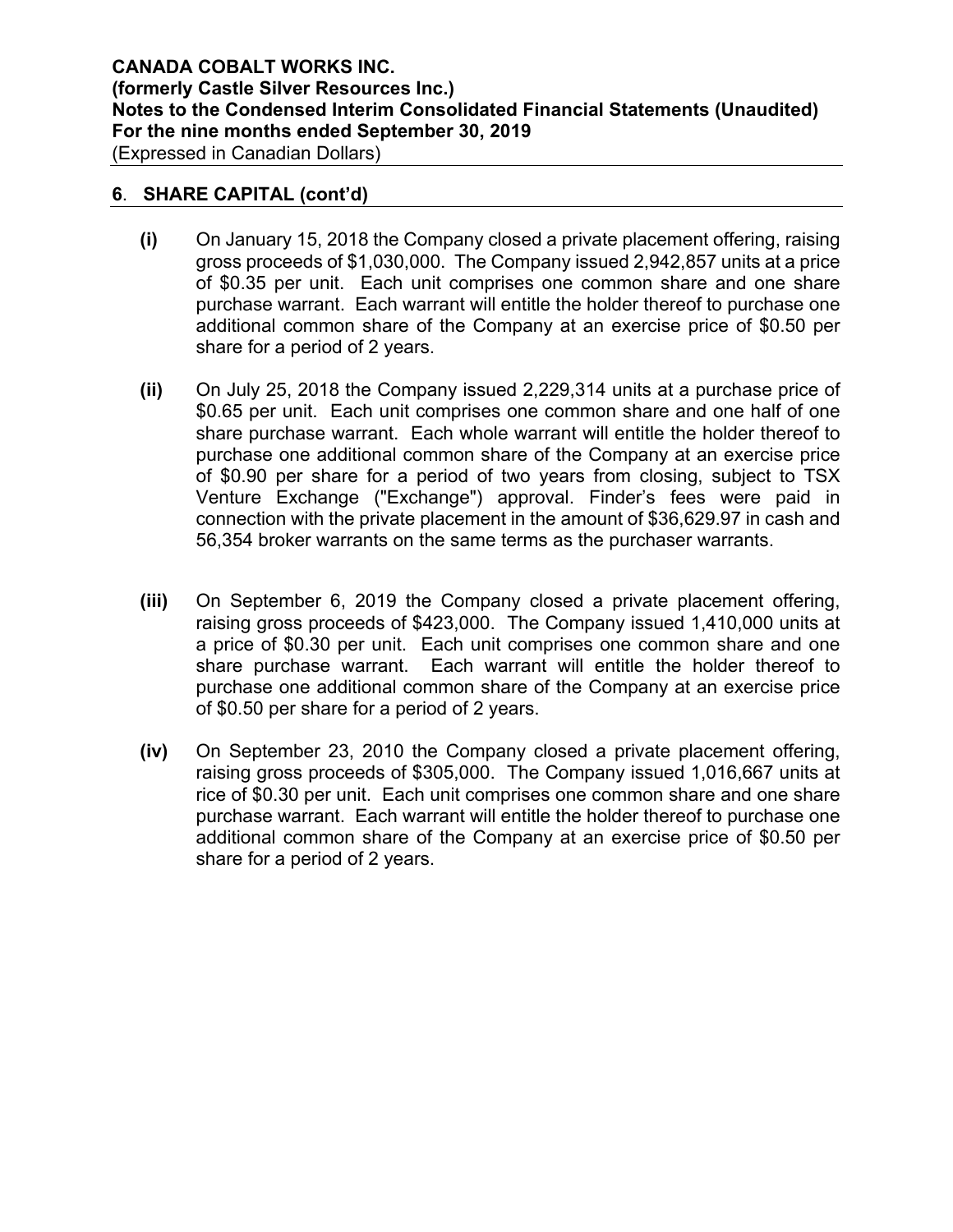# **CANADA COBALT WORKS INC. (formerly Castle Silver Resources Inc.) Notes to the Condensed Interim Consolidated Financial Statements (Unaudited) For the nine months ended September 30, 2019**

(Expressed in Canadian Dollars)

#### **7. WARRANTS**

#### **Warrant Transactions**

|                                 | 2919          |             | 2018        |                 |  |  |
|---------------------------------|---------------|-------------|-------------|-----------------|--|--|
|                                 | <b>Number</b> | <b>Book</b> | Number      | <b>Book</b>     |  |  |
|                                 | of Warrants   | Value       | of Warrants | Value           |  |  |
| Balance, beginning of year      | 15,451,794    | \$1,329,772 | 19,076,379  | \$1,219,871     |  |  |
| Issued by private placements    | 2,426,667     | 183,000     | 4,057,514   | 666,049         |  |  |
| Warrants exercised              | (5, 272, 913) | (259, 708)  | (9,406,989) | (569,983)       |  |  |
| Warrants expired                | (6,265,013)   | (423, 124)  | (831, 464)  | (4,657)         |  |  |
| Issue costs related to warrants |               | (165)       |             | (11, 626)       |  |  |
| Issued for property             |               |             | 2,500,000   | 14,001          |  |  |
| Issued as compensation          | 1,750         | 131         | 56,354      | 16,117          |  |  |
| Balance, end of period          | 6,342,285     | 829,906     | 15,451,794  | 1,329,772<br>\$ |  |  |

## **Warrants Outstanding**

| Number of | Exercise |                    |
|-----------|----------|--------------------|
| Warrants  | Price    | <b>Expiry Date</b> |
|           |          |                    |
| 2,742,857 | 0.500    | January 15, 2020   |
| 1,171,011 | 0.900    | July 25, 2020      |
| 1,410,000 | 0.500    | September 6,1021   |
| 1,016,667 | 0.500    | September 23,1021  |
| 1,750     | 0.500    | September 23,1021  |
| 6,342,285 | 0.100    |                    |

#### **8. STOCK OPTIONS**

The Company has in place a stock option plan (the "Plan") under which officers, directors, employees and consultants are eligible to receive incentive stock options. The aggregate number of common shares reserved for issuance under the Plan and common shares reserved for issuance under any other share compensation arrangement granted or made available by the Company from time to time may not exceed in aggregate 10% of the Company's common shares issued and outstanding at the time of grant. The term of any options granted under the Plan will be fixed by the Board of Directors and may not exceed ten years, but so long as the Company remains a "Tier 2" issuer under the policies of the Toronto Stock Exchange, options may not exceed a term of five years. The exercise price of options granted under the Plan will be determined by the Board of Directors, provided that it is not lower than the fair market value of the option shares on the date of the grant of the option.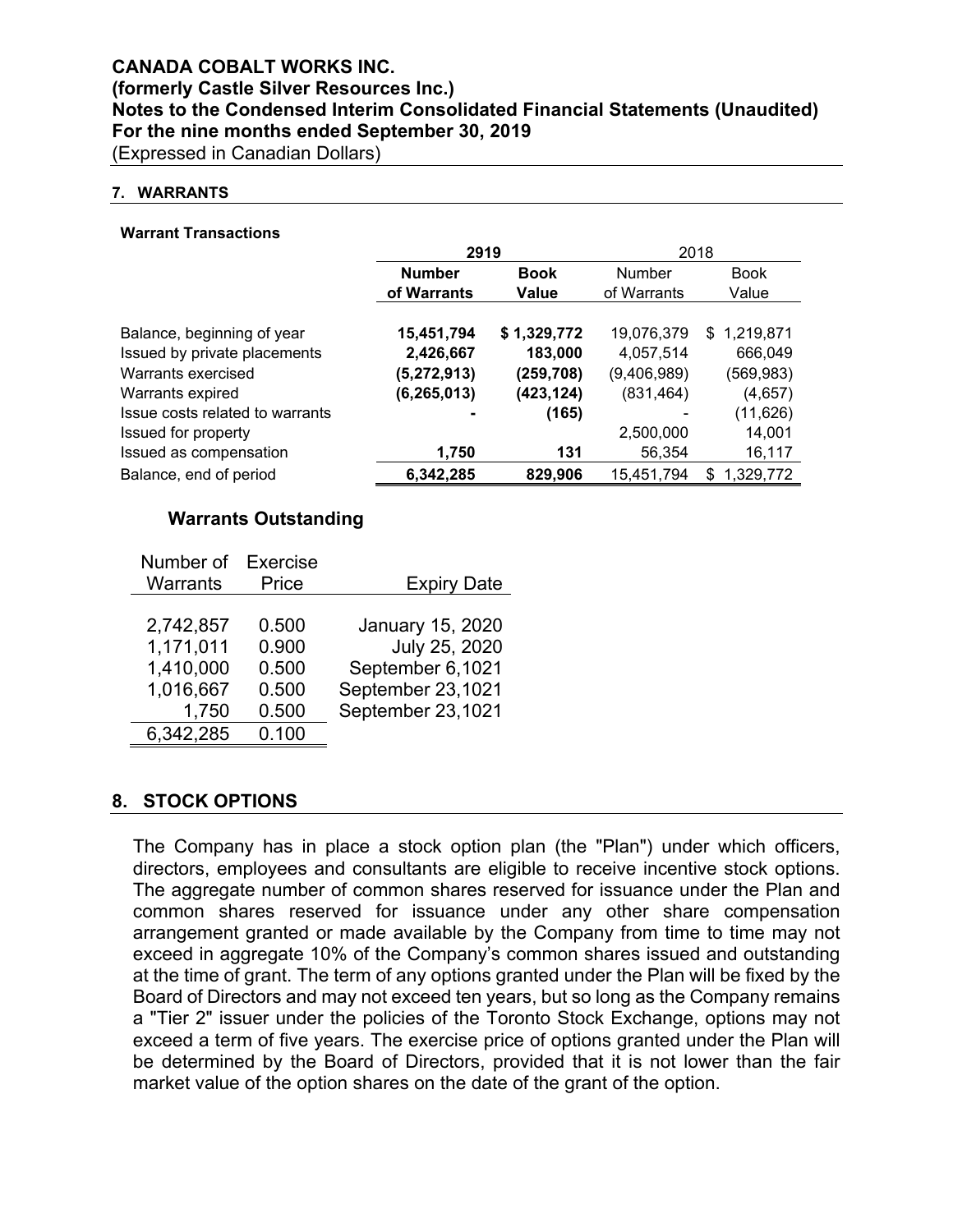## **8. STOCK OPTIONS (cont'd)**

The terms of the plan are as follows:

- (i) the maximum number of shares that can be received by a beneficiary during any 12 month period is limited to 5% of issued and outstanding shares;
- (ii) the maximum number of shares that can be reserved for a consultant during any 12 month period is limited to a 2% of issued and outstanding shares;
- (iii) the maximum number of shares that can be reserved for a supplier of investor relations services during any 12 month period is limited to 2% of issued and outstanding shares; moreover, the options granted may be exercised on a 12 month period after the grant, at the rate of 25% per quarter.

#### **Stock Option Transactions**

|                            |           |          | 2019           |             | 2018        |          |          |                  |  |  |
|----------------------------|-----------|----------|----------------|-------------|-------------|----------|----------|------------------|--|--|
|                            |           |          | Weighted       |             |             | Weighted |          |                  |  |  |
|                            |           |          | Average        |             |             |          | Average  |                  |  |  |
|                            |           | Exercise |                |             |             |          | Exercise |                  |  |  |
|                            | Options   |          | price          | Value       | Options     |          | price    | Value            |  |  |
|                            |           |          |                |             |             |          |          |                  |  |  |
| Balance, beginning of year | 6,155,000 | \$       | 0.322          | \$1,980,172 | 5,575,000   | S        | 0.060    | \$1,160,072      |  |  |
| Exercised                  | (750,000) |          | 0.291          | (238,050)   | (1,370,000) |          | 0.045    | (184, 450)       |  |  |
| Expired and cancelled      |           |          | $\blacksquare$ | ٠           | (1,000,000) |          | 0.350    | (288,500)        |  |  |
| Granted                    | 200,000   |          |                | 58,000      | 2,950,000   |          | 0.300    | 1,293,050        |  |  |
| Balance, end of period     | 5,605,000 | \$       | 0.321          | \$1,800,122 | 6,155,000   | \$       | 0.322    | 1,980,172<br>\$. |  |  |

## **Options outstanding**

| <b>Number</b> | Options   | Exercise |                    |
|---------------|-----------|----------|--------------------|
| of Options    | Vested    | Price    | <b>Expiry Date</b> |
|               |           |          |                    |
| 735,000       | 735.000   | 0.05     | April 13, 2021     |
| 300,000       | 300,000   | 0.20     | May 24, 2022       |
| 100,000       | 100,000   | 0.20     | June 29, 2022      |
| 320,000       | 320,000   | 0.18     | October 12, 2022   |
| 2,050,000     | 2,050,000 | 0.30     | December 5, 2022   |
| 650,000       | 650,000   | 0.32     | June 5, 2023       |
| 400,000       | 400,000   | 0.70     | August 2, 2023     |
| 300,000       | 300,000   | 0.52     | August 3, 2023     |
| 550,000       | 550,000   | 0.36     | October 4, 2023    |
| 200,000       | 200,000   | 0.30     | June 4, 2024       |
| 5,605,000     | 5,605,000 |          |                    |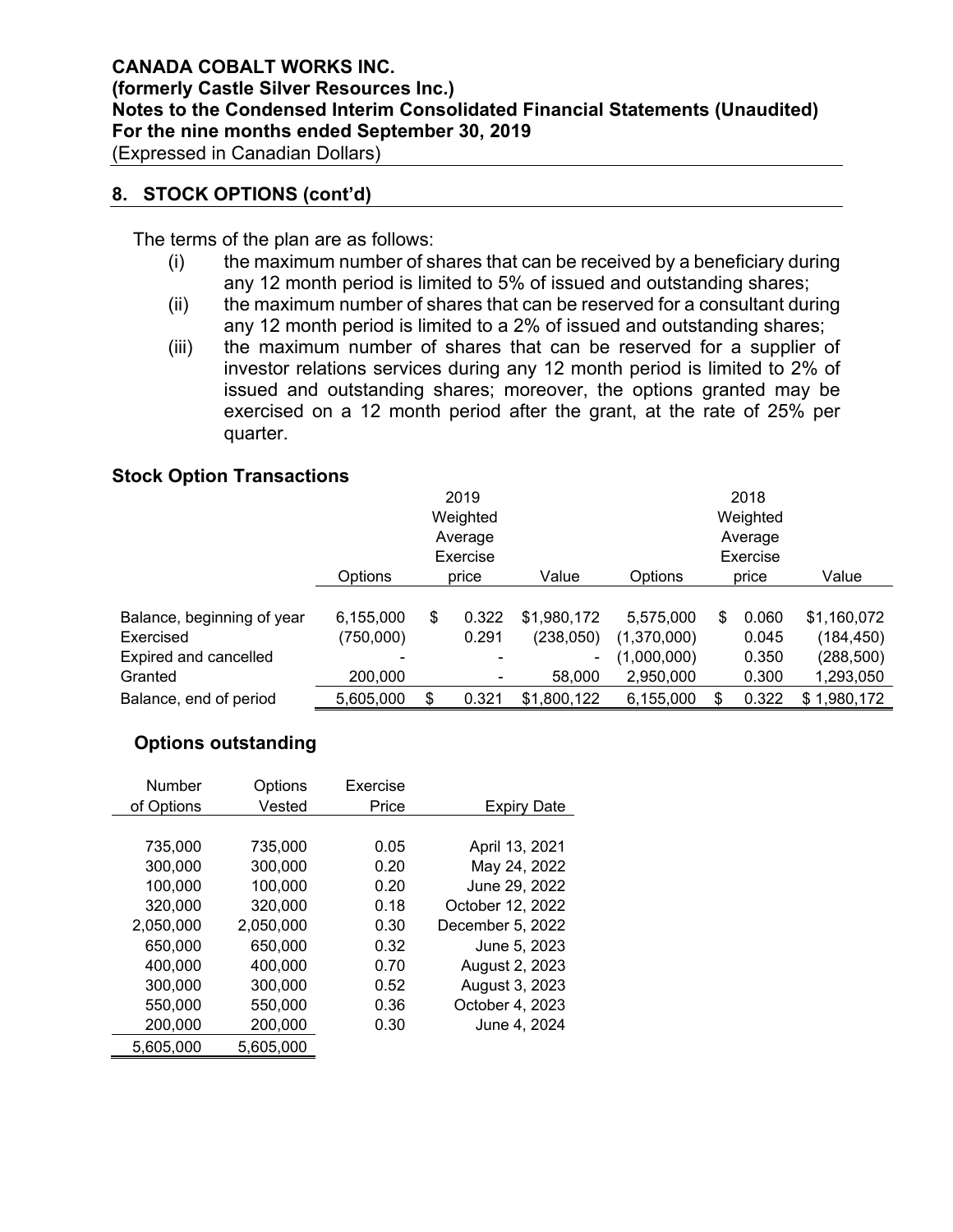## **9. RELATED PARTY TRANSACTIONS**

The Company has entered into agreements with officers of the Company and private companies controlled by officers and directors of the Company for management consulting, geological consulting and other services required by the Company.

In accordance with IAS 24, key management personnel are those persons having authority and responsibility for planning, directing and controlling the activities of the Company directly or indirectly, including any directors (executive and non-executive) of the Company.

The remuneration of officers and directors of the Company for the nine months ended September 30, 2019 was \$202,200 ( 2018 - \$200,543)

## **10. CAPITAL MANAGEMENT**

The Company considers its capital structure to consist of shareholders' equity. The Company manages its capital structure and makes adjustments to it, based on the funds available to the Company, in order to support its exploration, development and operating activities.

The Company's objective when managing capital is to safeguard its ability to continue as a going concern in order to pursue the exploration of its mineral properties and maximize shareholder returns. The Company satisfies its capital requirements through careful management of its cash resources and by utilizing equity issues, as necessary, based on the prevalent economic conditions of both the industry and the capital markets and the underlying risk characteristics of the related assets. As at September 30, 2019 and December 31, 2018, the Company had no bank debt.

The Company will continue to assess new properties and seek to acquire an interest in additional properties if it feels there is sufficient geologic or economic potential and if it has adequate financial resources to do so. Management reviews its capital management approach on an ongoing basis and believes that this approach, given the relative size of the Company, is reasonable. There were no changes in the Company's approach to capital management during the Nine months ended September 30, 2019 and year ended December 31, 2018.

The Company is not subject to any capital requirements imposed by a lending institution or regulatory body, other than of the TSX-V which requires adequate working capital or financial resources of the greater of (i) \$50,000 and (ii) an amount required in order to maintain operations and cover general and administrative expenses for a period of 6 months.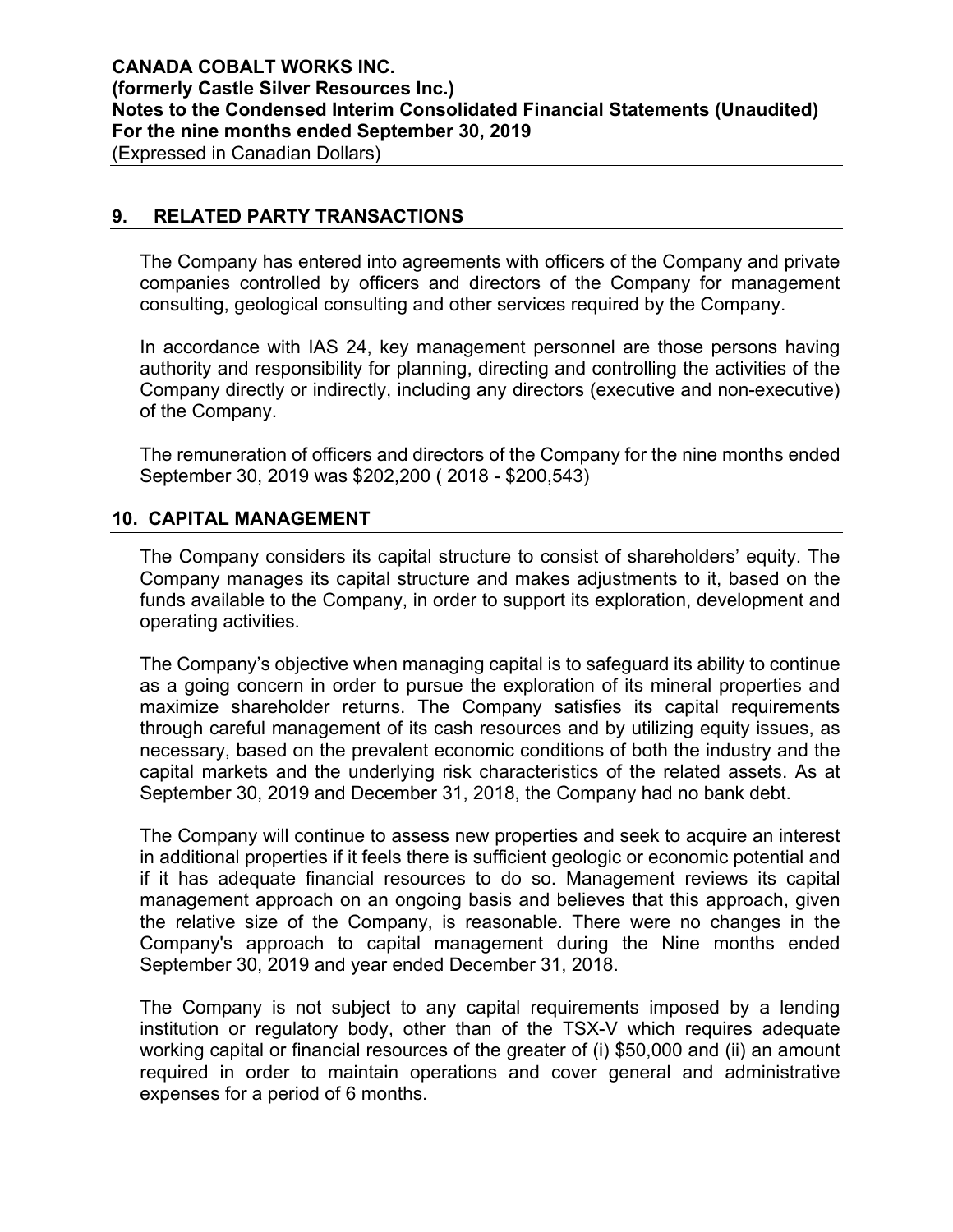## **11**. **FINANCIAL INSTRUMENTS AND RISK FACTORS**

The Company's risk exposures and the impact on the Company's financial instruments are set out in the Company's audited financial statements for the year ended December 31, 2018.

# **12. COMMITMENTS AND CONTINGENCIES**

## (a) Environmental Contingencies

The Company's exploration activities are subject to various laws and regulations governing the protection of the environment. These laws and regulations are continually changing and generally becoming more restrictive. The Company has made, and expects to make in the future, expenditures to comply with such laws and regulations.

## (b) Flow-Through Shares

Pursuant to the issuance of 2,560,000 flow-through shares on December 31, 2013, the Company renounced \$128,000 of qualified exploration expenditures with an effective date of December 31, 2013. The Company was required to expend this amount on qualified exploration expenditures by December 31, 2014. As of December 31, 2014, the Company has expended \$64,990 of this amount on qualified exploration expenditures. There was a shortfall of qualified expenditures of approximately \$63,010 as at December 31, 2014. The Company is currently working with the Investors in this private placement and CRA to resolve this matter.The Company has indemnified the subscribers of current and previous flow-through share offerings against any tax related amounts that may become payable by the subscribers as a result of the Company not meeting this expenditure commitment.

(c) Canada Cobalt Works has two active memorandums of understandings held with First Nations. The memorandum of understandings were entered into with the First Nations to respect their required engagement processes of mineral exploration and development that occurs within their traditional territory. The first MOU is an agreement with Matachewan First Nation; while the second MOU is also an agreement with two representative First Nations groups which are Temagami First Nation and the Teme-Augama Anishnabai.

These agreements were entered into separately with the respective First Nations primarily because the project property is understood to be located with the traditional territory of these identified First Nation groups. These MOUs provide for a framework on addressing various topics identified within the agreement.

The MOUs also includes terms outlining environmental protection, employment, training and business opportunities, and mitigation of impacts on the traditional pursuits of the members of the First Nation communities.